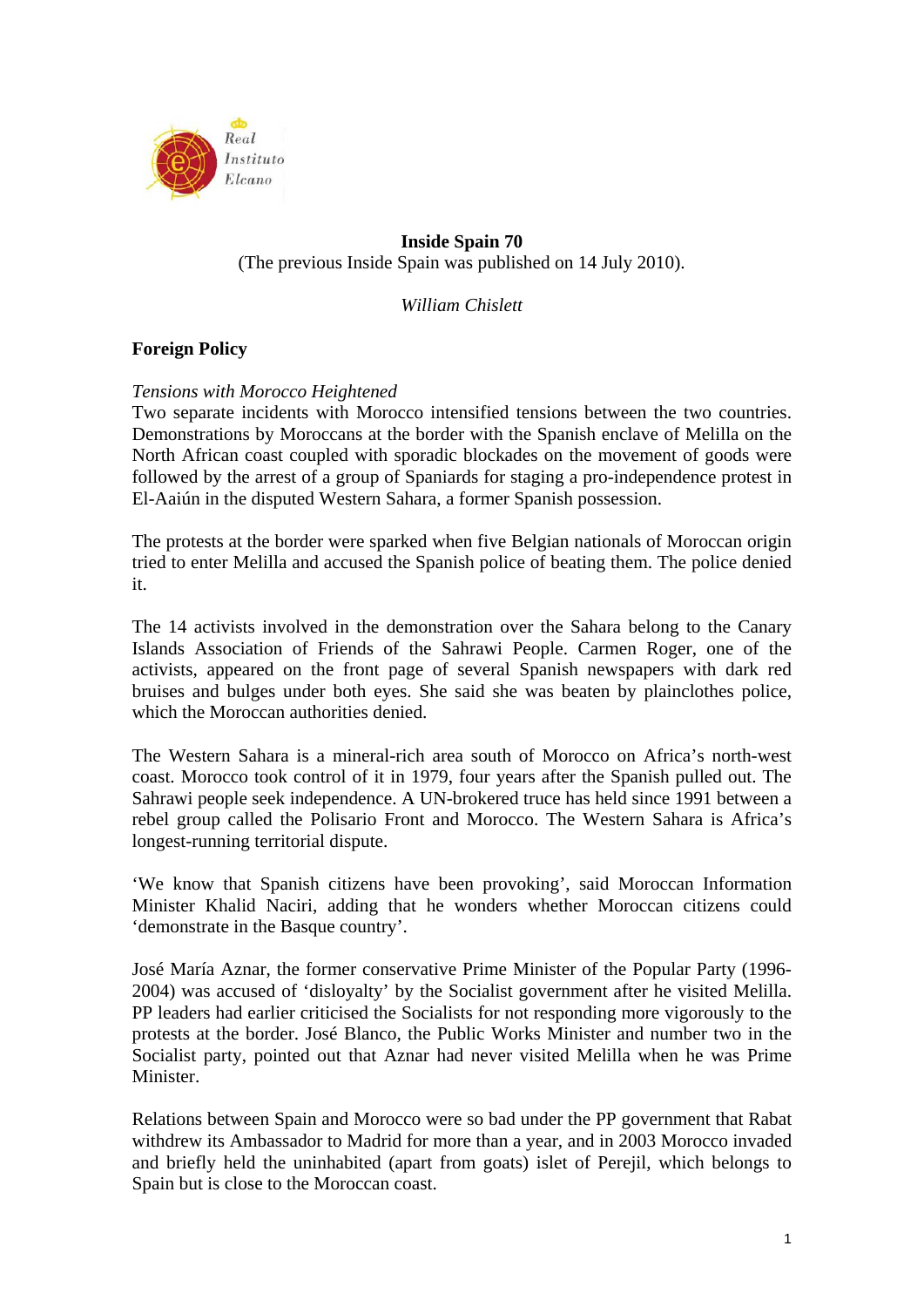Morocco resents the existence of the Spanish enclaves of Melilla and Ceuta, which are part of the EU.

Last year Aminatou Haidar, a pro-independence Sahrawi political activist, went on hunger strike in Spain for 32 days after she was expelled from Morocco. She was allowed back into Morocco after gaining widespread sympathy and the intervention of Nicolas Sarkozy, the French President.

The Prime Minister, Jose Luis Rodriguez Zapatero, said maintaining good relations with Morocco was a priority because of shared interests involving security issues and trade. At the last official account, there were almost 750,000 Moroccans living in Spain (13% of the foreign population of 5.7 million).

### *Deaths Revive Debate on Spanish Troop Presence in Afghanistan*

The killing of three men serving with the Spanish peacekeeping forces in Afghanistan in an attack claimed by the Taliban reignited the debate on Spain's participation in the NATO-led security mission against the insurgents.

Those killed were Capt. Jose Maria Galera Cordoba, Lt. Abraham Leoncio Bravo Picallo and their interpreter, Ataollah Taefik Alili, an Iranian-born Spanish citizen.

The two Civil Guard officers were training a group of 47 Afghan police at a base in Qala-i-Naw, the provincial capital, when one of the Spaniards' drivers, a Taliban infiltrator, opened fire with an assault rifle. The attack brought the number of Spaniards killed as a result of serving in Afghanistan to 95 since 2002, 62 of them in a plane crash in Turkey when returning to Spain.

While the conservative Popular Party (PP), which began Spain's mission in Afghanistan during the second government of José María Aznar, supports the military presence, the United Left (*Izquierda Unida*) is calling for a withdrawal and the Catalan CiU nationalist party wants Parliament to debate the deployment.

Spain has trebled the number of personnel in Afghanistan since 2002 to more than 1,500, the  $10<sup>th</sup>$  largest number (see Figure 1), strengthening its position in the increasingly violent north-western province of Badghis, where it leads a Provincial Reconstruction Team (PRT). Spanish troops, unlike those from the US, the UK and Canada, are not directly engaged in fighting the Taliban as they are under tight rules of engagement.

|              | <b>Number</b> | <b>Withdrawal Date</b> |
|--------------|---------------|------------------------|
| US           | 78,430        |                        |
| UK           | 9,500         | 2015                   |
| Germany      | 4,590         |                        |
| France       | 3,750         |                        |
| Italy        | 3,400         |                        |
| Canada       | 2,830         | 2011                   |
| Poland       | 2,630         | 2012                   |
| Rumania      | 1,750         |                        |
| Turkey       | 1,740         |                        |
| <b>Spain</b> | 1,555         |                        |

**Figure 1. International Security Assistance Force in Afghanistan (1)** 

(1) At 6 August, 2010.

Source: International Security Assistance Force (ISAF).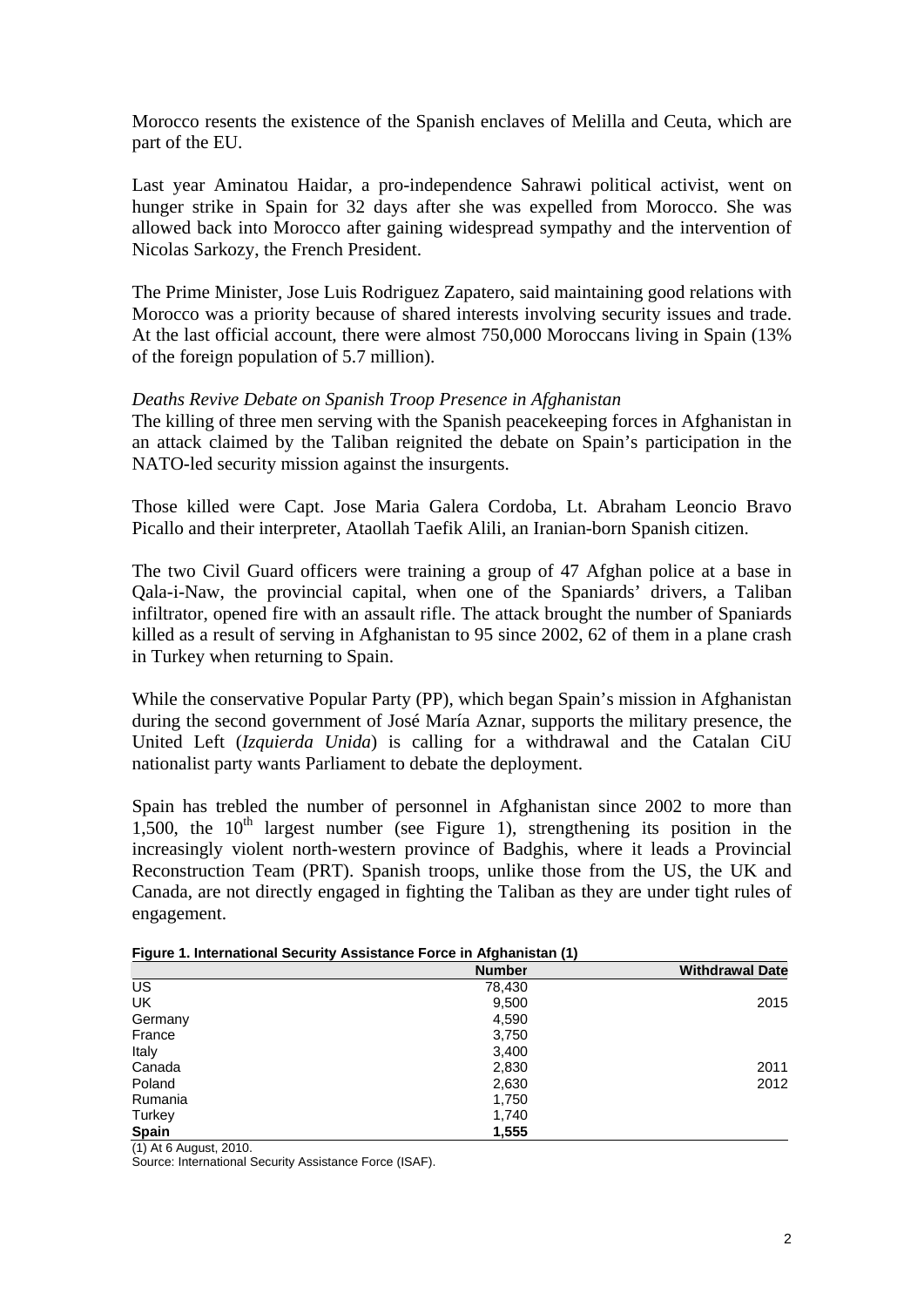NATO is expected to decide in November whether the Afghan government is in a position to begin to assume control of its country. Madrid could then set a date for its withdrawal.

### *Spain Reverses Decision on Participating in Nato Training Mission in Iraq*

The government will not send a contingent of instructors to Iraq to participate in the Nato Training Mission as there is no longer a need, said Prime Minister José Luis Rodríguez Zapatero, flanked by Anders Fogh Rasmussen, the Nato Secretary General, during his visit to Madrid.

The decision to send them was revealed by Joe Biden, the US Vice President, in May when he came to Madrid.

The shortage of funds and the difficulty of justifying such a mission –given Zapatero's withdrawal of Spanish peacekeeping troops from Iraq in 2004– were understood to have been factors that influenced the change of decision.

## *US Stops Paying for 1966 Nuclear Accident at Palomares*

Forty-four years after the US Air Force accidentally dropped four hydrogen bombs on Spain, Washington has decided to stop the annual payment of  $\epsilon$ 314,000 for plutonium contamination checks and blood tests for residents in the area of Palomares.

A B-52G bomber of the USAF Strategic Air Command collided with a KC-135 tanker in January 1966 during mid-air refuelling at 9,450 metres. Four B28RI type hydrogen bombs fell on the area. The KC-135 was completely destroyed when its fuel load ignited, killing all four crew members. The B-52G broke apart, killing three of the seven crew members aboard.

Three of the bombs were found near Palomares, which currently has some 1,500 inhabitants. The fourth bomb was recovered from the Mediterranean Sea, after an arduous search of more than two months.

The US Department of Energy said the final radiological survey was completed in 2009 and received a positive review by the International Atomic Energy Agency and plans for final remediation were being prepared.

### **Domestic Scene**

### *Government Dismisses ETA's Ceasefire as Insufficient*

The government dismissed the ceasefire announced by the Basque separatist group ETA, which has killed more than 820 people in 42 years, as a ploy to regroup. The organisation has been severely weakened by the arrest of military leaders in Spain and France.

'Eta is stopping because it can't continue', said Alfredo Pérez Rubalcaba, Spain's Interior Minister. 'It is stopping to regroup, make no mistake. We can't trust this'.

A hooded ETA female activist, in a video first broadcast by the BBC, defended the campaign of terrorist violence to establish a Basque state in northern Spain and southwest France, but said the group now wanted to achieve its aims by peaceful, democratic means. She was flanked by two other hooded militants.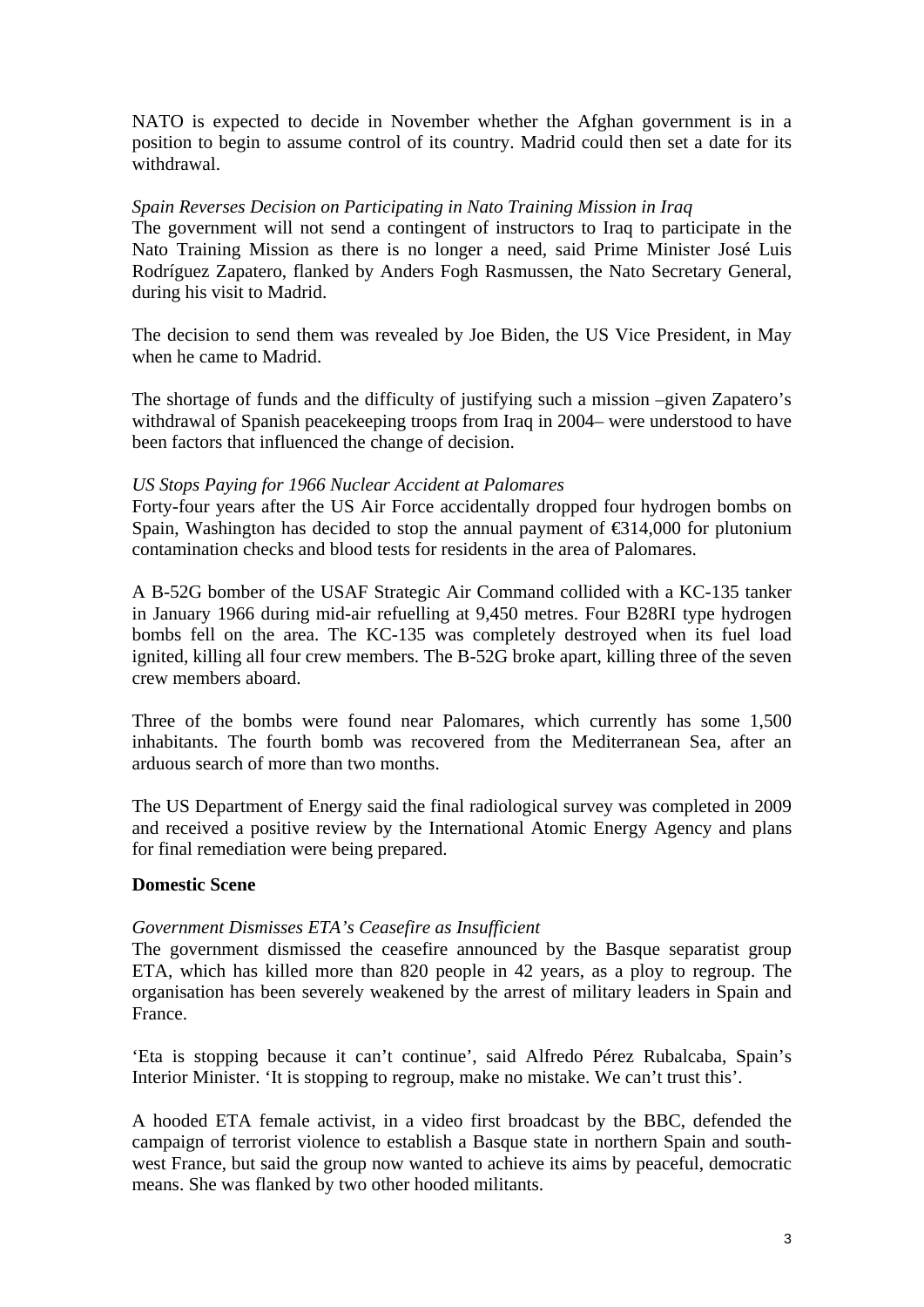ETA has been under pressure from nationalists in the Basque Country, most significantly the Batasuna political party, which was barred from last year's regional elections along with other pro-ETA parties. Some of Batasuna's former leaders urged ETA earlier this year to renounce violence. Batasuna wants to take part in next May's local elections, otherwise it runs the risk of being marginalised.

Brian Currin, the South African lawyer who was a mediator in peace processes in Northern Ireland and South Africa and is an advisor to Batasuna, said ETA's declaration was important but fell short of expectations. The group needed to permanently abandon violence.

Previous ETA ceasefires have collapsed or been broken. In December 2006, a car bomb in a car park at Madrid airport killed two people during what was supposed to be a permanent ceasefire. Since then the government has been particularly wary of ETA.

### *Spaniards Uneasy about Immigration*

Spain, with the EU's highest unemployment rate, and the UK are the western European countries where antipathy to immigrants is the highest, according to a Harris poll for the Financial Times (see Figure 2).

Some 67% of Spanish respondents said immigration to their country was making it harder to find a job, well above those of other states. Almost one-third of Spaniards thought they were being paid less as a result of the number of immigrants entering the labour market, also a higher proportion than in other states.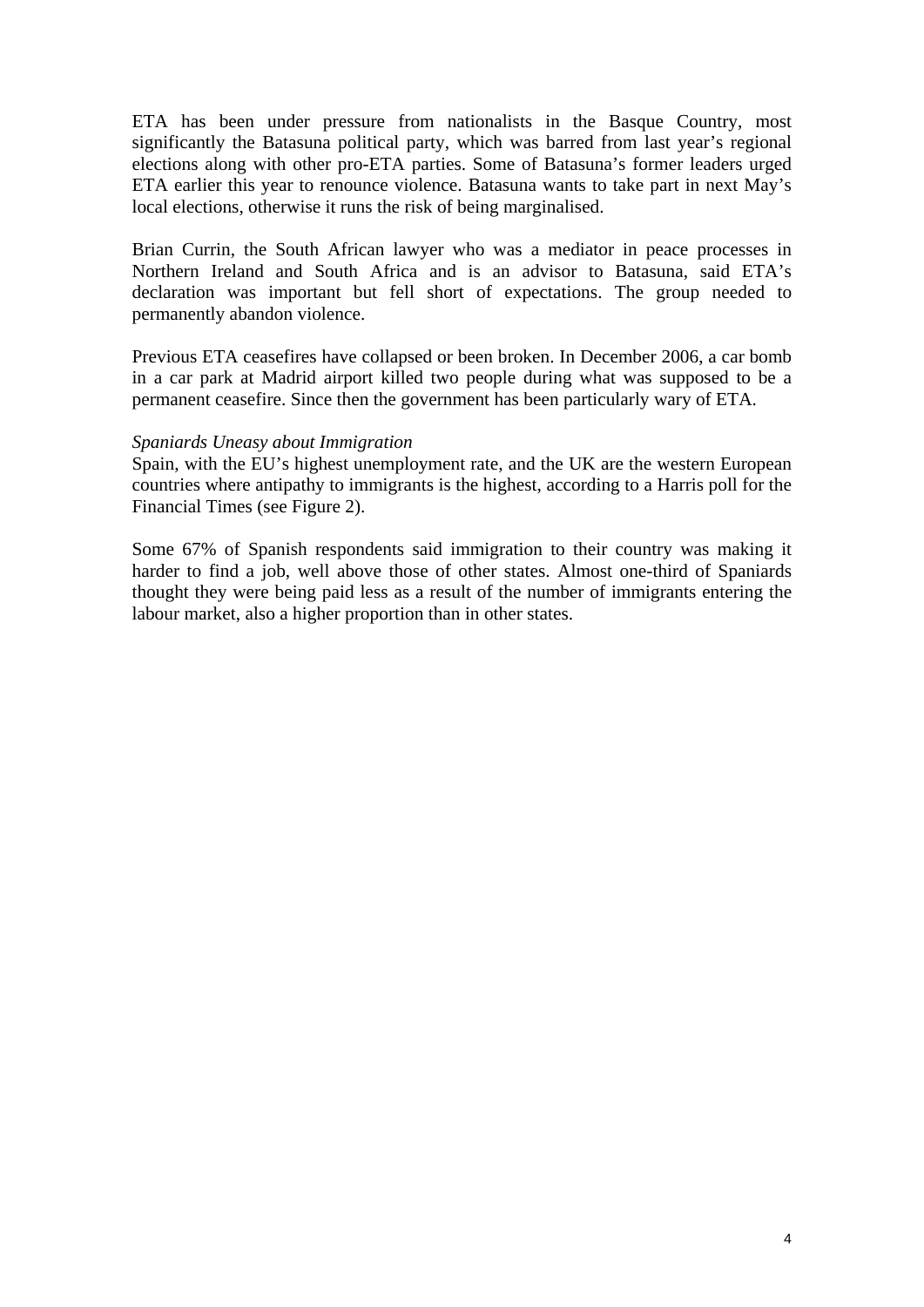#### **Figure 2. Acceptance of immigration**



Thinking still about immigration, do you think it is any easier, harder or the same to find a new job in Europe/the US?







### *Greenpeace Denounces Destruction of the Spanish Coast*

More than seven hectares of coastline, equivalent to eight football pitches, disappear under concrete every day in Spain, according to the environmental organisation Greenpeace.

Its study said that between 1987 and 2005, construction was done on a total of 50,504 hectares of coast land. While the country's population grew 5% between 1990 and 2000, urbanisation of the coast increased by 25.4% in the same period. The organisation said 44% of the population live on or near to the coast, occupying just 7% of Spain's surface area.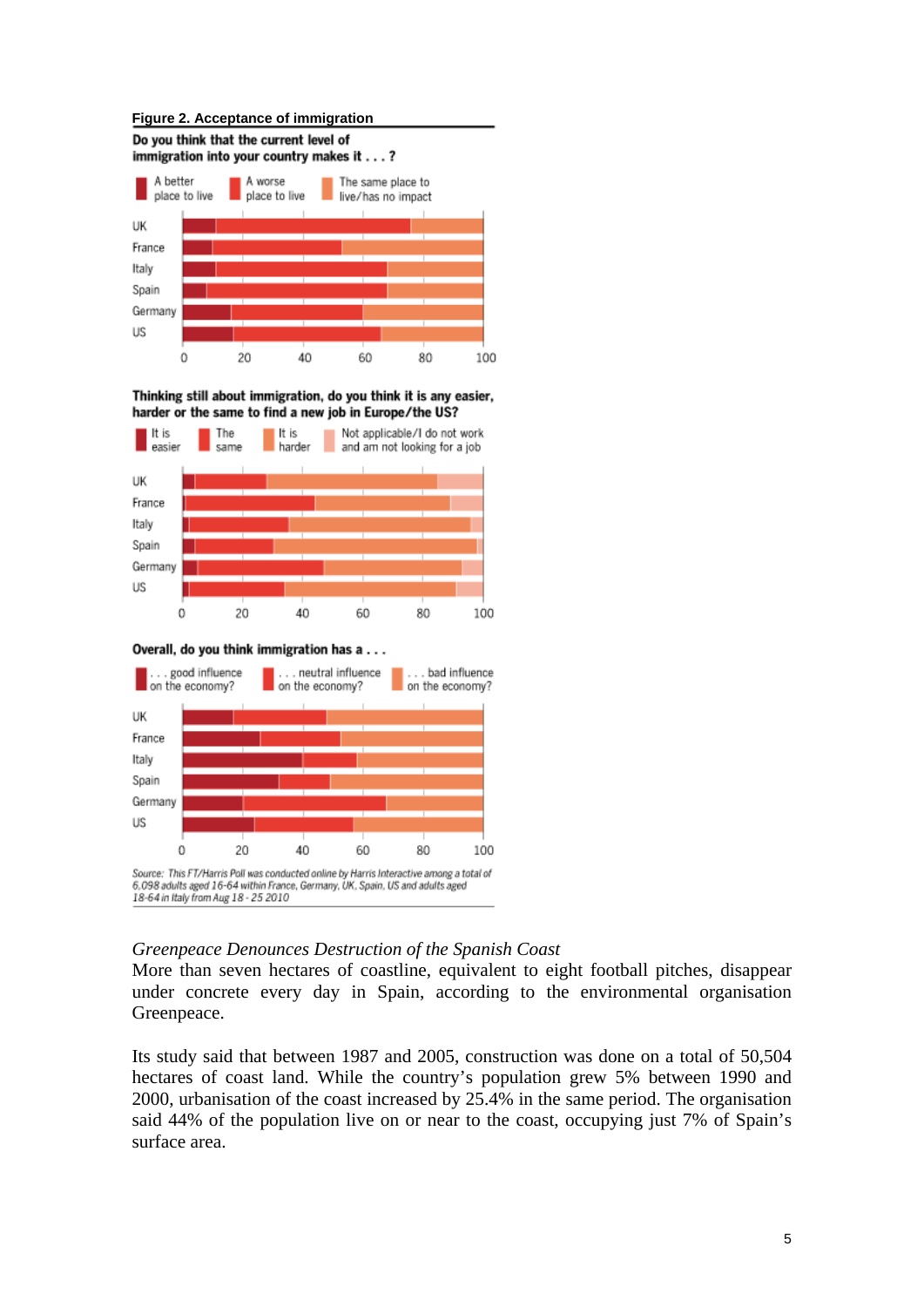Greenpeace's figures are based on 2005 data from the Observatory of Sustainability, a mixed public and private sector body. The situation had deteriorated further since then, Greenpeace said.

## **The Economy**

Market confidence in the Spanish economy improved, but the country is still mired in very high unemployment, hardly any growth, low consumption and the government faces the prospect of an early general election if its budget for 2011 is not approved by the end of the year.

Spanish 10-year bond yields, which have an inverse relationship with prices, eased to 4.16% on 13 September from 4.85% in June. The spread over German bonds –a key indicator of market confidence– dropped from 278 bp in the middle of June –the highest since the advent of the euro in January 1999– to 173 bp on 13 September (see Figure 3). It has to be borne in mind, however, that the yield on 10-year German bonds is very low.

|          | <b>Spread versus Bund</b> |              |  |  |  |  |  |
|----------|---------------------------|--------------|--|--|--|--|--|
|          | July 12                   | September 13 |  |  |  |  |  |
| France   | $+0.35$                   | $+0.27$      |  |  |  |  |  |
| Greece   | $+7.82$                   | $+9.15$      |  |  |  |  |  |
| Ireland  | $+2.75$                   | $+3.41$      |  |  |  |  |  |
| Italy    | $+1.46$                   | $+1.42$      |  |  |  |  |  |
| Portugal | $+2.83$                   | $+3.34$      |  |  |  |  |  |
| Spain    | $+1.98$                   | $+1.73$      |  |  |  |  |  |
| UK       | $+0.74$                   | $+0.69$      |  |  |  |  |  |

| Figure 3. 10-year Government Bond Spreads Over Bunds (pp) |  |
|-----------------------------------------------------------|--|
|-----------------------------------------------------------|--|

Source: ThomsonReuters.

Other signs of increased confidence were the use by domestic and international banks of a record amount of Spanish government bonds as collateral to borrow money in the markets, lessening Spain's reliance on the European Central Bank for loans. And the main listed commercial banks, such as Santander and BBVA, have returned in force to wholesale finance markets, after being squeezed out in May. The Madrid stock market picked up (see Figure 4).

#### **Figure 4. Stock Market Indices (% change)**

|                   |                   | % change               |
|-------------------|-------------------|------------------------|
| <b>Index</b>      | 1 January-12 July | 1 January-13 September |
| Ibex-35 Spain)    | $-15.7$           | $-9.8$                 |
| Dax (Frankfurt)   | $+2.0$            | $+5.1$                 |
| FTSE 100 (London) | $-4.5$            | $+2.8$                 |
| Euro Stoxx 50     | $-9.4$            | $-5.4$                 |
| Dow Jones         | $-2.0$            | $+1.1$                 |
| Nikkei (Tokyo)    | $-9.4$            | $-11.6$                |
| Source: Markets   |                   |                        |

However, Spain's seasonally-adjusted unemployment rate of 20.3% at the end of July (4.6 million people), double the euro zone average, was the highest figure in a euro zone country since the single currency was introduced, according to the latest comparative figures (see Figures 5 and 6). The youth unemployment rate (under the age of 24) is 41.5% and among the foreign population 30%.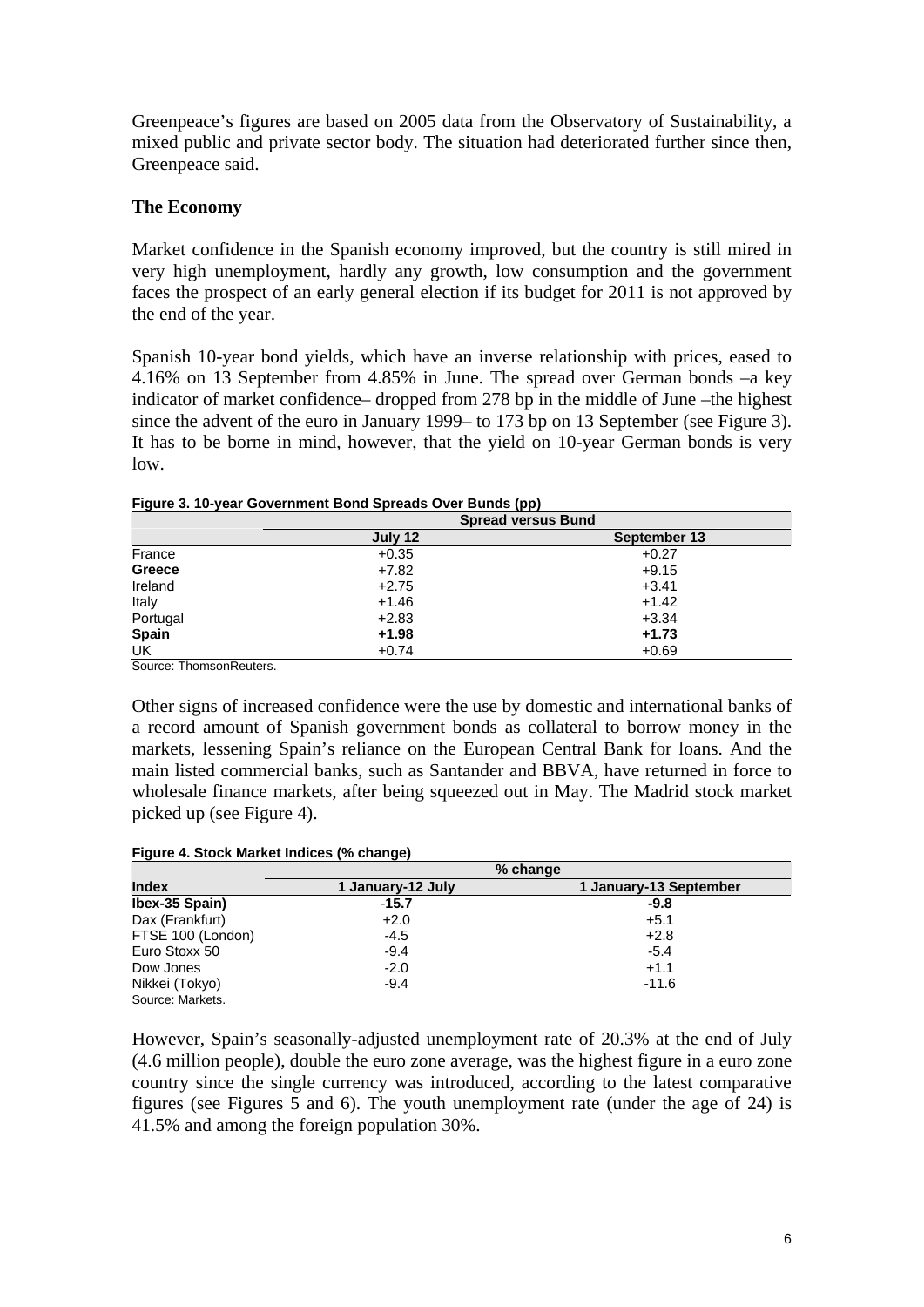**Figure 5. EU Unemployment Rates (%) (1)** 

|                | Unemployment rate (%) |
|----------------|-----------------------|
| <b>Spain</b>   | 20.3                  |
| Latvia         | 20.1                  |
| Ireland        | 13.6                  |
| Portugal       | 10.8                  |
| Euro zone      | 10.0                  |
| France         | 10.0                  |
| Poland         | 9.4                   |
| Italy          | 8.4                   |
| UK (June)      | 7.8                   |
| Germany        | 6.9                   |
| Austria        | 3.8                   |
| (1) July 2010. |                       |

Source: Eurostat.

#### **Figure 6. Jobless by Sectors (1)**

|                               | <b>2Q10</b> | Change over 2Q09 |
|-------------------------------|-------------|------------------|
| Agriculture                   | 235,600     | $+41.100$        |
| Industry                      | 266,900     | -127.500         |
| Construction                  | 527,600     | -174.200         |
| Services                      | 1.442.800   | $-22.800$        |
| More than one year unemployed | 1,810,800   | +716.200         |
| First-time job seekers        | 361,800     | +75,200          |
| (1) July 2010.                |             |                  |

Source: National Statistics Institute (INE).

GDP growth in the second quarter  $(2Q)$  over the first quarter  $(1Q)$  was a mere 0.2%, although it was positive for the second quarter running.

The government rolled over for the second time for six months the  $\epsilon 426$  a month payment for the unemployed whose benefit had run out, but tightened conditions. Now, those aged between 30 and 45 who do not have families to support are excluded (an estimated 70,000 fewer beneficiaries). The government wants to abolish this payment next year.

Parliament approved the government's mild package of labour reforms (see *Inside Spain*, Newsletter 69, 14 July 2010) but with only the vote of the Socialists. Trade unions are due to stage a general strike on 29 September. Prime Minister José Luis Rodríguez Zapatero said he would go ahead with the reforms, aimed at enhancing, among other things, the labour market's capacity to create sustained jobs, even if the strike was successful. Opinion polls showed low support among workers for the strike.

Car sales, a key yardstick of consumer confidence, in August were at their lowest level for that month since 1989. The number of vehicles sold was 45,574, 24% lower than a year earlier. Two important factors behind this were the ending of the government's scrappage scheme and the rise in VAT from 16% to 18%.

The central government's budget deficit for the first seven months was 2.4% of GDP, putting it well on track to meet the target for the whole year of 5.9% (9.3% including regional and local governments and the social security system, down from 11.2% in 2009). Spending cuts and the rise in VAT are beginning to have an impact.

The lower than forecast cost of servicing the public debt made it possible, according to officials, to restore €700 million cut from the state infrastructure investment budget for 2011. The reduction is now  $\epsilon$ 5.7 billion instead of  $\epsilon$ 6.4 billion.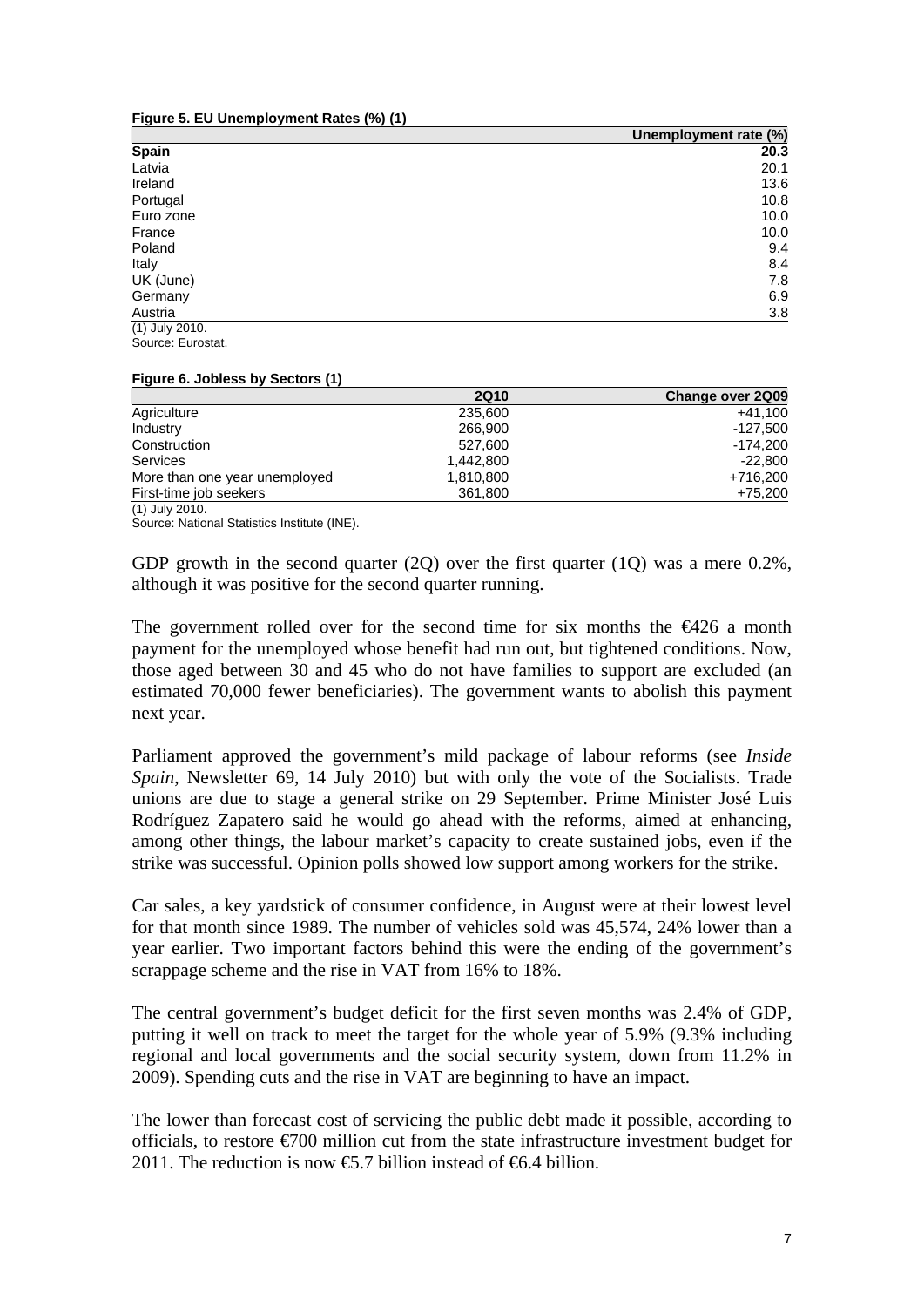David Taguas, head of Seopan, the organisation representing construction companies, said the sector faced a 'very hard end of year.' He said firms could not be expected to pay their suppliers in 60 days, while their clients, particularly town halls, were taking on average more than 200 days to pay them. The finances of some town halls are extremely parlous.

Elena Salgado, the Finance Minister, said only those local governments whose debt is less than 75% of their current revenues would be allowed to continue to increase their indebtedness next year. This was an easing of her previous tougher policy, as a result of protests from mayors.

The Socialist government does not have a majority of seats in the national parliament and is relying on the Basque Nationalist Party (PNV), with six seats, to get its budget for 2011 approved. All other parties, particularly the conservative Popular Party (PP), are likely to vote against the budget. The price will be more self-government for the Basque Country, currently ruled by the Socialists (tacitly supported by the PP) as the nationalists lost their majority in the Basque parliament in the 2009 election for the first time in 29 years.

The PP shows no sign of easing up its relentless campaign for early elections as the solution to Spain's problems (it is eight percentage points ahead of the Socialists in polls). If the budget is not approved, an early general election would be on the cards.

An opinion poll showed that Spaniards have little confidence in either of the leaders of the two main parties (between them they represent in parliament 83% of votes). Three out of every four respondents in a poll by Metroscopia said neither Zapatero nor Mariano Rajoy, the PP leader, should be candidates at the next general election, an unprecedented situation (77% in the first case and 84% in the second).

### *Higher Taxes for the Rich Mooted*

Spain's tax structure is sufficient to enable the government to meet its immediate budget deficit reduction targets, but there could be a 'small adjustment' to tax rates for the wealth, according to Elena Salgado, the Finance Minister.

The standard VAT rate was increased from 16% to 18% in July, the  $\epsilon$ 400 tax rebate for all tax payers has been withdrawn, taxes on savings, tobacco and alcohol raised and the tax deduction for home purchases ends this year. Spain's maximum corporate tax rate of 30% is the fifth highest in the EU and well above the average rate of 23%, while the maximum personal income tax rate of 43% is also above the average of 37.8%.

Nevertheless, Spain's tax burden has dropped sharply from 37% in 2007 to 33% in 2008, according to the latest international figures, and probably closer to 30% in 2009. The tax burden has been hit by the recession and not by a reduction in tax rates: negative growth and high unemployment have produced lower revenues for the state's coffers.

Salgado has not spelled out what she means by 'the rich'. In 2008, there were 95,397 tax declarations of more than  $\epsilon$ 150,000, 0.5% of the 19.3 million tax payers. Their payments amounted to  $\Theta$ .4 billion, 14.9% of the total collected (see Figure 7).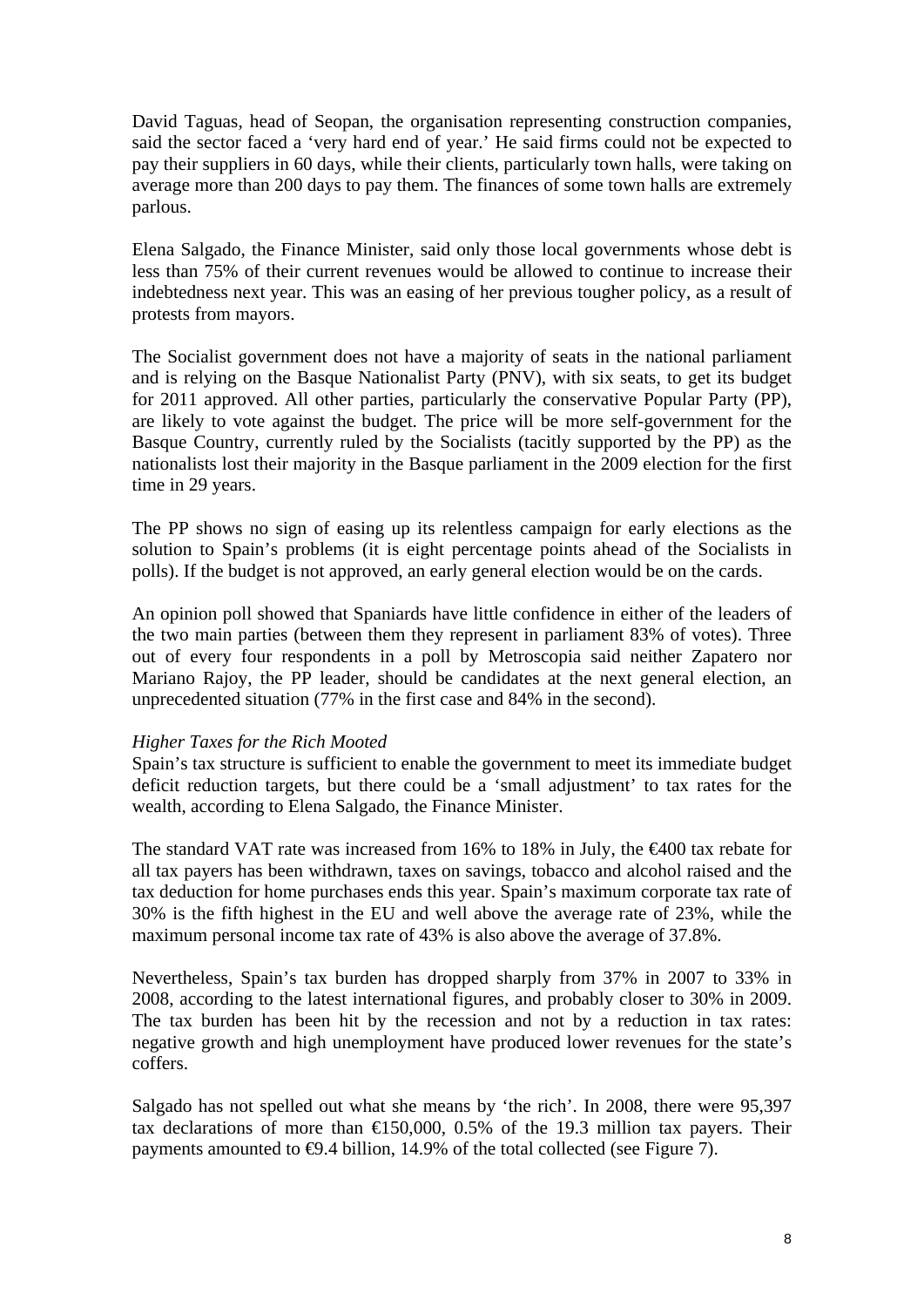| Figure 7. Income Tax Returns (1) |  |  |
|----------------------------------|--|--|
|----------------------------------|--|--|

| <b>Tranches of</b>  | <b>Number of</b> | Amount         | % of total |
|---------------------|------------------|----------------|------------|
| declared income     | declarations (2) | (€)            | received   |
| Negative or zero    | 26               | 77.984         | 0          |
| Up to €1,500        | 521              | 310,987        | 0          |
| €1,500-6,000        | 127.294          | 4,140,751      | 0.01       |
| €6,000-12,000       | 1,954,079        | 785,218,938    | 1.23       |
| €12,000-21,000      | 4,756,217        | 6,672,866,432  | 10.5       |
| €21,000-30,000      | 2,991,272        | 10,181,118,512 | 16.0       |
| €30,000-60,000      | 2,868,838        | 21,442,422,568 | 33.7       |
| €60,000-150,000     | 677,242          | 15,047,385,541 | 23.6       |
| €150.000-601.000    | 87.291           | 6,354,945,798  | 10.0       |
| More than $601,000$ | 8,057            | 3,096,833,273  | 4.9        |
| Total               | 13,470,837       | 63,585,320,783 | 100.0      |

(1) 2008 (latest published year).

(2) After eliminating deduction for double taxation and compensation for homes.

Source: Tax Agency, Spain.

The government could also combat tax fraud and the unofficial economy (which has grown as a result of the recession) more firmly. According to a recent report by Friedrich Schneider of the University of Linz, Austria, Spain's unofficial economy represents 20% of GDP (see Figure 8).

**Figure 8. Spain's Unofficial Economy** 



### *Spanish Banks Do Well in Stress Test*

Spain did well overall in the stress test conducted on 91 banks in the EU. Banca March emerged as the safest bank and the five savings banks that failed (out of a total of seven) account for an insignificant part of the country's banking system (see Figures 9 and 10). Santander, the euro zone's biggest bank by market value, was also rated one of the most solvent, and BBVA, the other large Spanish commercial bank, also fared well.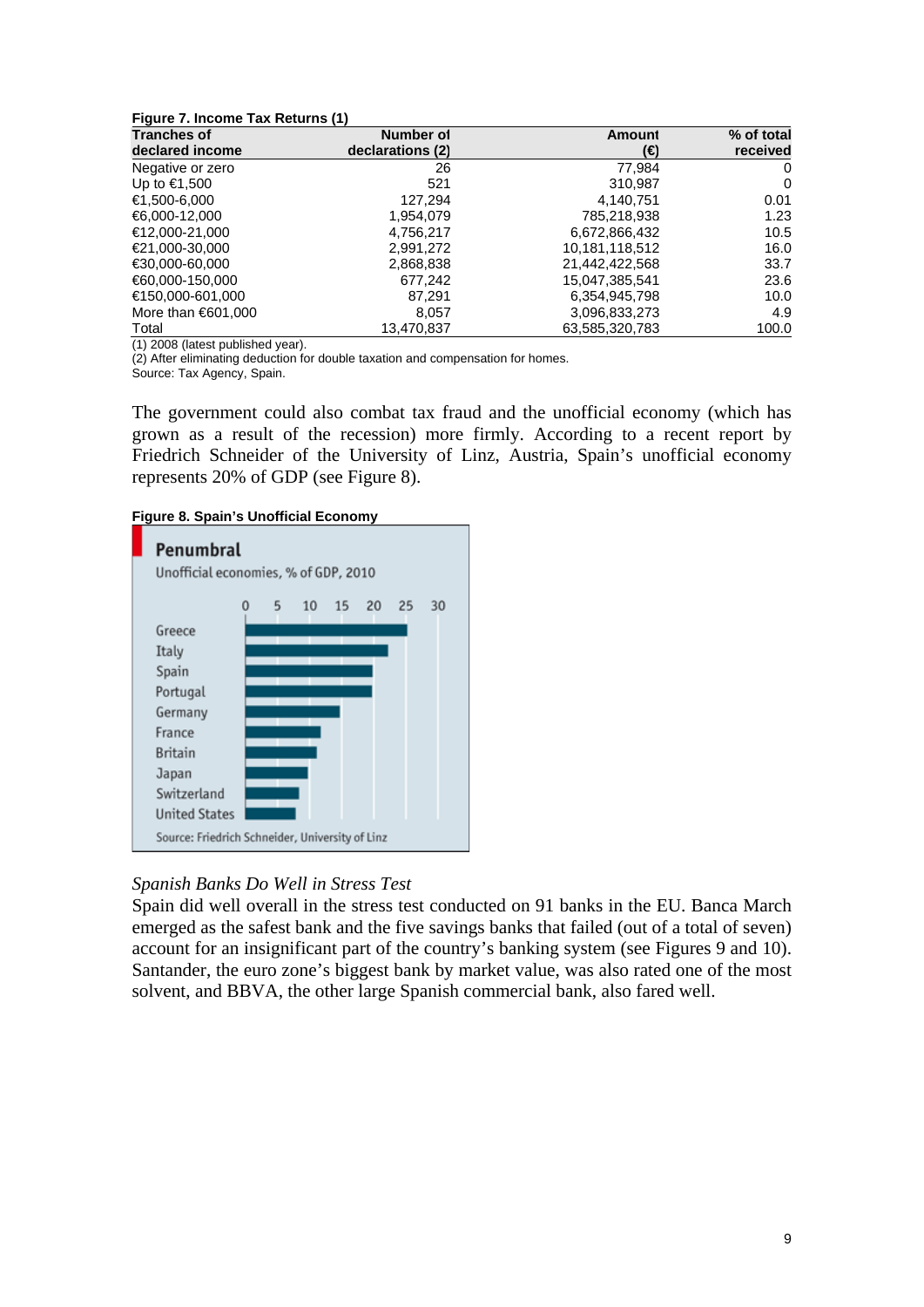#### **Figure 9. Top 10 Safest Banks**

|                             | Country            | Tier 1 capital ratio | <b>Stressed Tier 1</b>        |
|-----------------------------|--------------------|----------------------|-------------------------------|
|                             |                    | 31/XII/2009 (%)      | Capital Ratio 31/XII/2011 (%) |
| <b>Banca March</b>          | <b>Spain</b>       | 19.7                 | 19.0                          |
| OTP Bank                    | Hungary            | 13.8                 | 16.2                          |
| Powszechna Kasa             | Poland             | 13.3                 | 15.4                          |
| <b>Bilbao Bizkaia Kutxa</b> | <b>Spain</b>       | 14.6                 | 14.1                          |
| <b>Barclays</b>             | UK.                | 13.0                 | 13.7                          |
| Sybbank                     | Denmark            | 13.1                 | 13.2                          |
| Jyske Bank                  | Denmark            | 13.5                 | 12.5                          |
| Rabobank                    | <b>Netherlands</b> | 14.1                 | 12.5                          |
| OP-Pohjola Group            | Finland            | 12.6                 | 12.3                          |
| <b>Banque et Caisse</b>     | Luxembourg         | 11.4                 | 11.3                          |
| d'Epargne de l'Etat         |                    |                      |                               |
| Source: CEBS.               |                    |                      |                               |

#### **Figure 10. Top 10 World Banks Ranked by Tier 1 Capital (1)**

|                     | <b>Country</b> | Tier 1 capital ratio | <b>Stressed Tier 1 Capital</b> | <b>Required Capital</b>  |
|---------------------|----------------|----------------------|--------------------------------|--------------------------|
|                     |                | 31/XII/2009 (%)      | Ratio 31/XII/2011 (%)          | Injection ( $\notin$ mn) |
| <b>Diada</b>        | <b>Spain</b>   | 6.6                  | 3.9                            | 1,032                    |
| CajaSur             | <b>Spain</b>   | 1.8                  | 4.3                            | 208                      |
| ATE                 | Greece         | 9.4                  | 4.4                            | 243                      |
| <b>Unnim</b>        | <b>Spain</b>   | 7.2                  | 4.5                            | 270                      |
| Hypo Real Estate    | Germany        | 9.4                  | 4.7                            | 1.245                    |
| <b>Banca Cívica</b> | <b>Spain</b>   | 9.6                  | 4.7                            | 406                      |
| Espiga              | <b>Spain</b>   | 8.6                  | 5.6                            | 127                      |
| Course: CEDC        |                |                      |                                |                          |

Source: CEBS.

It came as no surprise that some of Spain's ailing savings banks did badly in the stress test (see the next item).

Santander, on the other hand, is able to withstand an adverse scenario very well and in such an event would keep intact its Tier 1 ratio of 10%, well above the 6% reference. According to CEBS, Santander is the European bank which would obtain the highest pre-tax profit, have the best return on risk-weighted assets and on Tier I capital among the 25 largest banks analysed. Santander was classified ninth by Tier 1 capital in the annual ranking by *The Banker* magazine (see Figure 11).

#### **Figure 11. Top 10 World Banks Ranked by Tier 1 Capital (1)**

| <b>Tier 1 Capital</b> | <b>BIS Total</b>  | Non-performing |
|-----------------------|-------------------|----------------|
| $(US$$ mn $)$         | Capital Ratio (%) | Loans $(\%)$   |
| 160,388               | 14.7              | 7.6            |
| 132,971               | 14.8              | 8.1            |
| 127,034               | 15.3              | 7.6            |
| 123,859               | 16.1              | N.A.           |
| 122,157               | 13.7              | N.A.           |
| 93,795                | 13.3              | 8.3            |
| 91.111                | 12.4              | 1.5            |
| 90,648                | 14.2              | 0              |
| 81,578                | 14.2              | 3.2            |
| 80,448                | 16.6              | 0              |
|                       |                   |                |

(1) Figures at the end of 2009.

Source: *The Banker*.

BBVA's Tier 1 capital ratio would also remain intact at more than 9%.

The Bank of Spain's adverse macroeconomic scenario used for the stress test on Spanish banks was more severe than that of international institutions such as the IMF. On top of the 3.6% shrinkage in the Spanish economy in 2009, it used a further contraction of 2.6% for 2010 and 2011.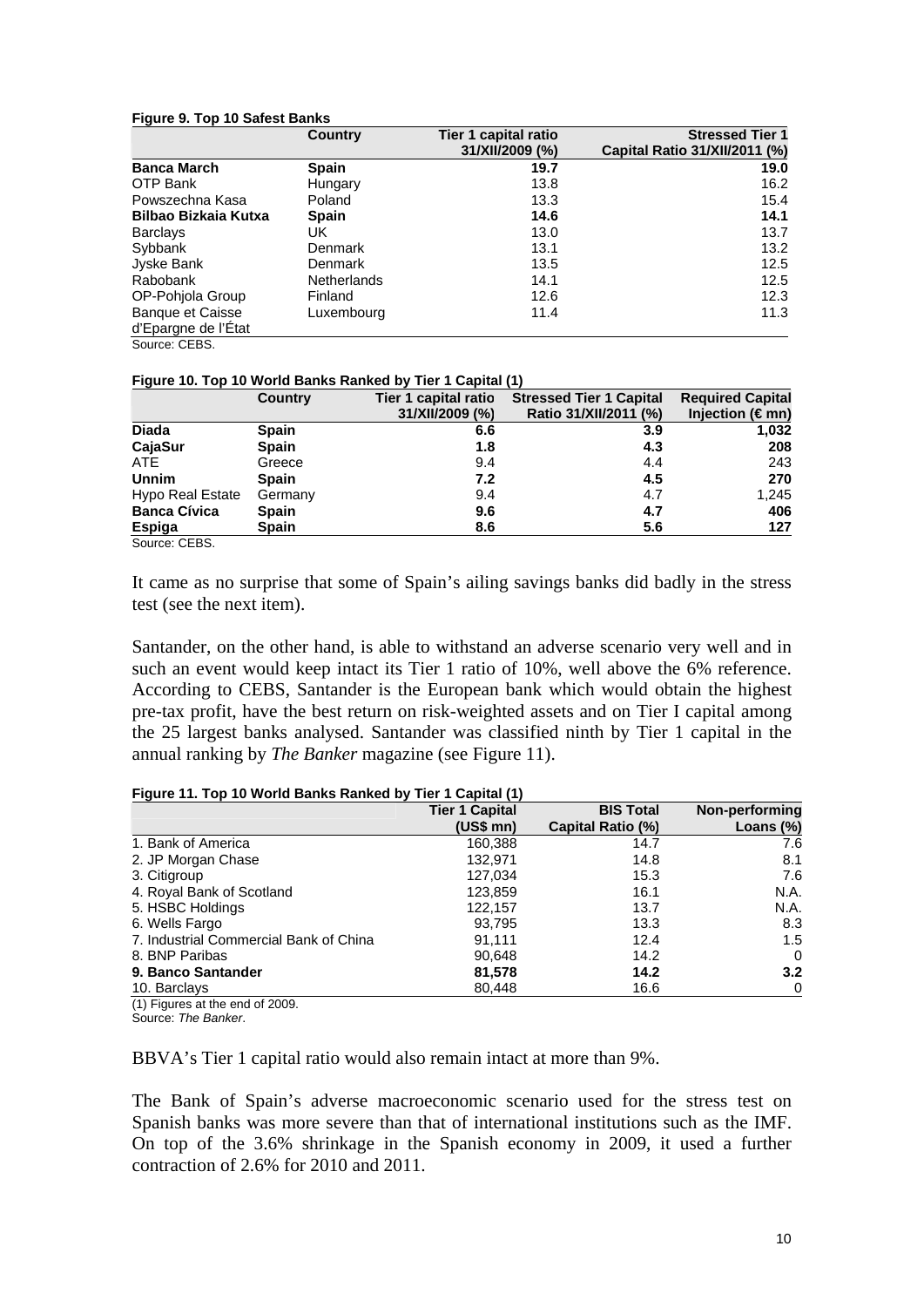### *Rescued Savings Bank Sold to Basque Bank*

CajaSur, the savings bank run by the Roman Catholic Church which collapsed in May, has been sold by Spain's Fund for Orderly Bank Restructuring (Frob) to Bilbao Bizkaia Kutxa (BBK), a Basque savings bank.

Although CajaSur only accounted for 0.6% of the assets of the Spanish banking system, its collapse sent shock waves through financial markets and sapped confidence in Spain. It was overexposed to the property sector and heavily hit when the housing bubble burst.

The Frob will provide financing of up to  $\epsilon$ 392 million to cover bad property loans. It is authorised to deploy up to  $\Theta$ 9 billion for the restructuring of commercial and savings banks. The number of savings banks is expected to fall from 45 to 19.

CajaSur failed the stress test conducted on 91 EU banks by the Committee of European Banking Supervisors (CEBS). The results were released on 23 July. Its stressed Tier 1 capital ratio was 4.3%, below the 6% pass-mark. BBK, on the other hand, was one of the 10 safest banks, with a stressed Tier 1 capital ratio of 14.1%.

### *Government Cuts Subsidies for Solar Power Plants*

The subsidised electricity prices paid to new photovoltaic solar power plants will be reduced by up to 45%, in a bid to cut government spending and reduce the electricity sector's €18 billion accumulated deficit. This followed an earlier agreement to cut subsidies for wind and thermosolar plants.

The subsidies policy has helped Spain become one of Europe's main producers and consumers of alternative energy (see Figure 12).



The Photovoltaic Business Association criticised the government's cuts and for not taking into account its proposals.

### **Figure 12. Installed Wind Capacity**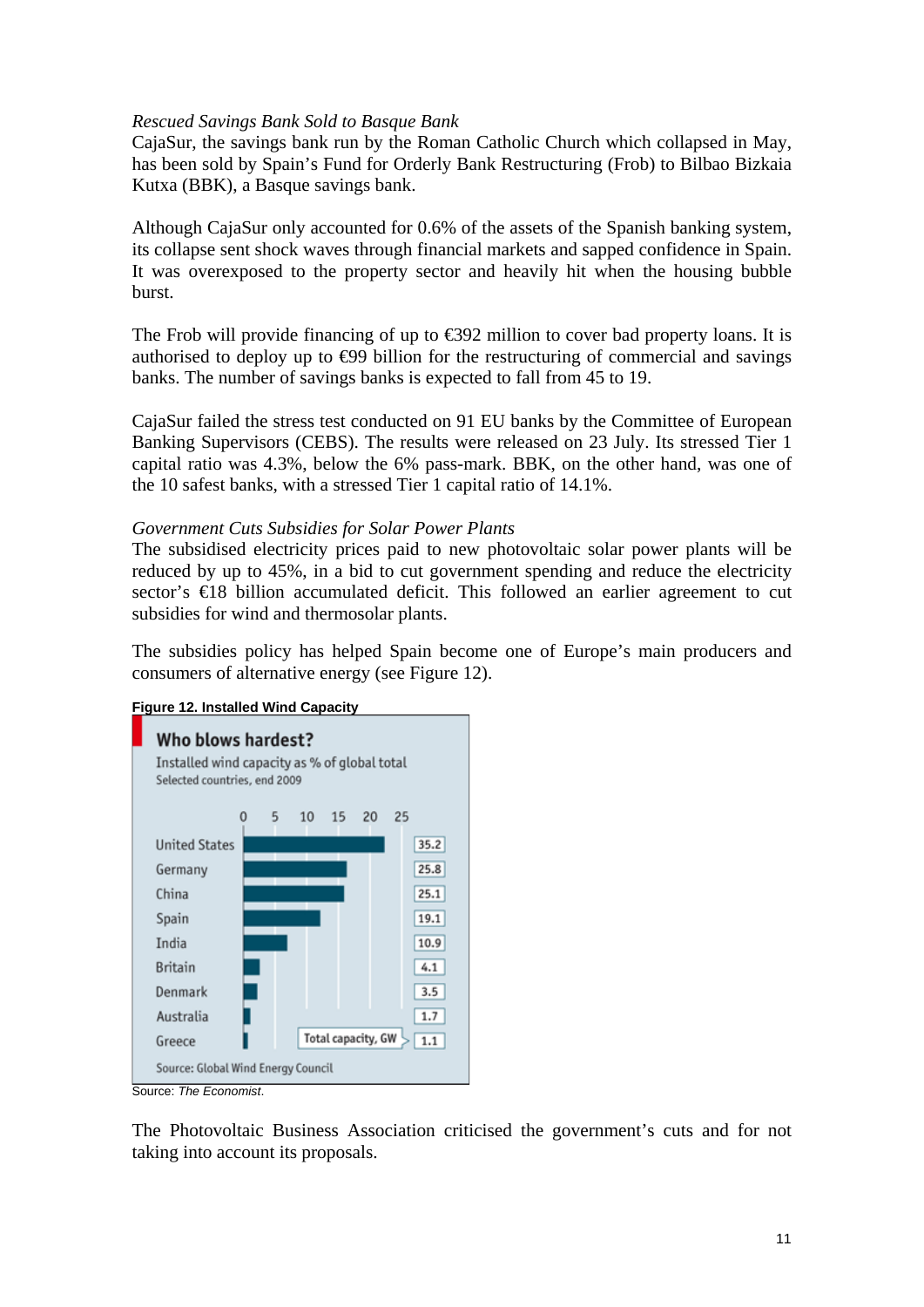## *Telefónica Wins Struggle to Buy PT's Stake in their Brazilian Joint Venture*

Telefónica, the world's third-largest telecom operator by total clients, won its battle to achieve full control of its Brazilian mobile-phone joint-venture after agreeing to pay  $\epsilon$ 7.5 billion for the 50% stake of Portugal Telecom (PT) in Brasilcel, the holding company that controls Vivo.

The price paid was €1.8 billion more than Telefónica's original offer and followed several months of tense negotiations, particularly after the Portuguese government used its 'golden shares' in PT to veto the deal –which had been accepted by 74% of shareholders– on the grounds of national interest.

The European Court of Justice then ruled unlawful Lisbon's use of its 'golden shares' as the move was a restriction on the free movement of capital.

Telefónica sought full control of Vivo in order to merge it with Telesp, its underperforming Brazilian fixed-line operation.

The acquisition made Telefónica the market leader in Brazil, with close to 69 million customers and a 30% share of the mobile telephony market (see Figure 13).

|  |  | Figure 13. Market Shares in Brazil's Telecommunications Market (%) and Customers (million) (1) |  |  |  |  |
|--|--|------------------------------------------------------------------------------------------------|--|--|--|--|
|  |  |                                                                                                |  |  |  |  |

|                    | <b>Fixed telephony</b> | <b>Mobile</b>            | <b>Broad band</b> | Pay TV | <b>Customers</b> |
|--------------------|------------------------|--------------------------|-------------------|--------|------------------|
| Telefónica+Vivo    | 27                     | 30                       | 24                |        | 68.4             |
| Oi                 | 51                     | 20                       | 36                |        | 62.3             |
| Claro+Embratel+Net | 15                     | 20                       | 25                | 51     | 60.0             |
| <b>TIM</b>         |                        | 24                       |                   |        | 42.4             |
| GVT                | Δ                      | $\overline{\phantom{0}}$ |                   |        | 2.3              |
| (1) June 2010.     |                        |                          |                   |        |                  |

Source: Portugal Telecom and Telefónica.

### *Santander Acquires 318 More Branches in the UK and Wins Stake in Polish Bank*

Santander greatly enhanced its UK presence by agreeing in August to acquire 318 branches from the majority state-controlled Royal Bank of Scotland (RBS). This will give it a total of 1,641 branches in the UK, the fourth-largest network after Lloyds, RBS and Barclays.

The deal gives Santander an additional 244,000 small and medium-sized business customers, or a 5% market share, to supplement its existing 3%, as well as 1.8 million retail customers.

Santander and RBS established an alliance in 1988 which lasted until 2004 when the Spanish bank Santander acquired Abbey. Santander also owns two smaller banks, Bradford & Bingley and Alliance & Leicester. The UK generated 17% of Santander's attributable profit in the first half of 2010 (see Figure 14). Earnings in the UK were higher than those generated by the Santander Branch Network in Spain.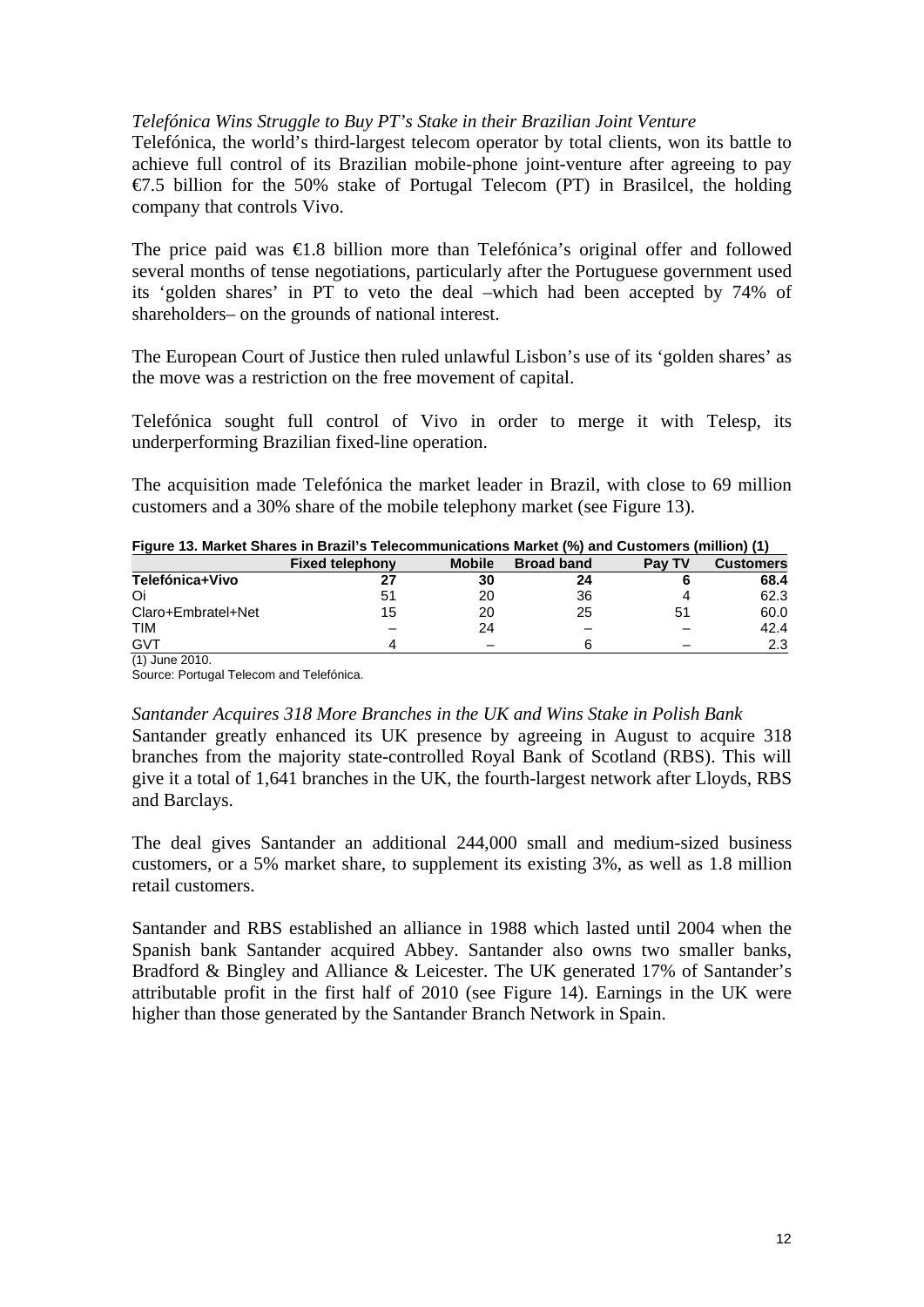| <b>1 Igail - I ii woographilo Diothioation or cantanaor</b> of the ioataolo<br>$1.1$ $\sigma$ ( $70$ $\sigma$ , $\sigma$ , $\sigma$ , $\sigma$ , $\sigma$ , $\sigma$ , $\sigma$ , $\sigma$ , $\sigma$ , $\sigma$ , $\sigma$ |      |         |  |  |
|-----------------------------------------------------------------------------------------------------------------------------------------------------------------------------------------------------------------------------|------|---------|--|--|
|                                                                                                                                                                                                                             | 2004 | 2010(1) |  |  |
| <b>Continental Europe</b>                                                                                                                                                                                                   | 59   | 43      |  |  |
| Santander branch network                                                                                                                                                                                                    | 25   | 15      |  |  |
| <b>Banesto</b>                                                                                                                                                                                                              | 11   |         |  |  |
| Santander Consumer Finance                                                                                                                                                                                                  | 9    |         |  |  |
| Portugal                                                                                                                                                                                                                    |      |         |  |  |
| <b>Latin America</b>                                                                                                                                                                                                        | 41   | 37      |  |  |
| Brazil                                                                                                                                                                                                                      | 16   | 22      |  |  |
| Mexico                                                                                                                                                                                                                      |      | 5       |  |  |
| Chile                                                                                                                                                                                                                       | 6    |         |  |  |
| <b>UK</b>                                                                                                                                                                                                                   |      |         |  |  |
| <b>US</b> (Sovereign)                                                                                                                                                                                                       |      | ว       |  |  |
| $(1)$ Firet eiv monthe                                                                                                                                                                                                      |      |         |  |  |

**Figure 14. Geographic Distribution of Santander's Attributable Profit (% of total operating areas)** 

(1) First six months. Source: Santander.

This deal followed Santander's agreement to buy US\$4.3 billion of car loans from HSBC, part of the ending of the UK bank's troubled American consumer finance arm.

In Poland, Santander won the auction for a controlling stake in Bank Zachodni WBK that Allied Irish Bank was forced to sell as a condition for the state aid it had received from the Irish government. It paid US\$3.7 billion for the 70% stake. The Polish bank has a 5.8% market share.

Meanwhile, Santander renewed talks in August with M&T Bank over a merger of its US unit, known as Sovereign, with the regional bank based in Buffalo, New York. Talks had collapsed in May over which bank would control the merged business. M&T has US\$68 billion in assets and 750 branches in New York, Pennsylvania and Maryland. Santander took a 25% stake in Sovereign in 2006 and bought the remainder of the troubled bank in 2008.

### *Spain's Outward Direct Investment Plunges*

Spanish companies invested US\$16.3 billion abroad in 2009, down from US\$74.8 billion in 2008, according to the annual World Investment Report from UNCTAD. All major investor countries reduced their outward investment, mainly due to the global economic crisis (see Figure 15).

| <b>Country</b>  | 2008  | 2009  |
|-----------------|-------|-------|
| Canada          | 80.7  | 38.8  |
| China           | 52.1  | 48.0  |
| France          | 161.0 | 147.1 |
| Germany         | 134.5 | 62.7  |
| Hong Kong China | 50.6  | 52.3  |
| Italy           | 43.8  | 43.9  |
| Japan           | 128.0 | 74.7  |
| <b>Spain</b>    | 74.8  | 16.3  |
| Switzerland     | 411.3 | 286.9 |
| UK              | 161.0 | 18.4  |
| US              | 330.5 | 248.0 |

**Figure 15. Outward Direct Investment Flows, 2008 and 2009 (US\$ bn)** 

Source: World Investment Report 2010, UNCTAD.